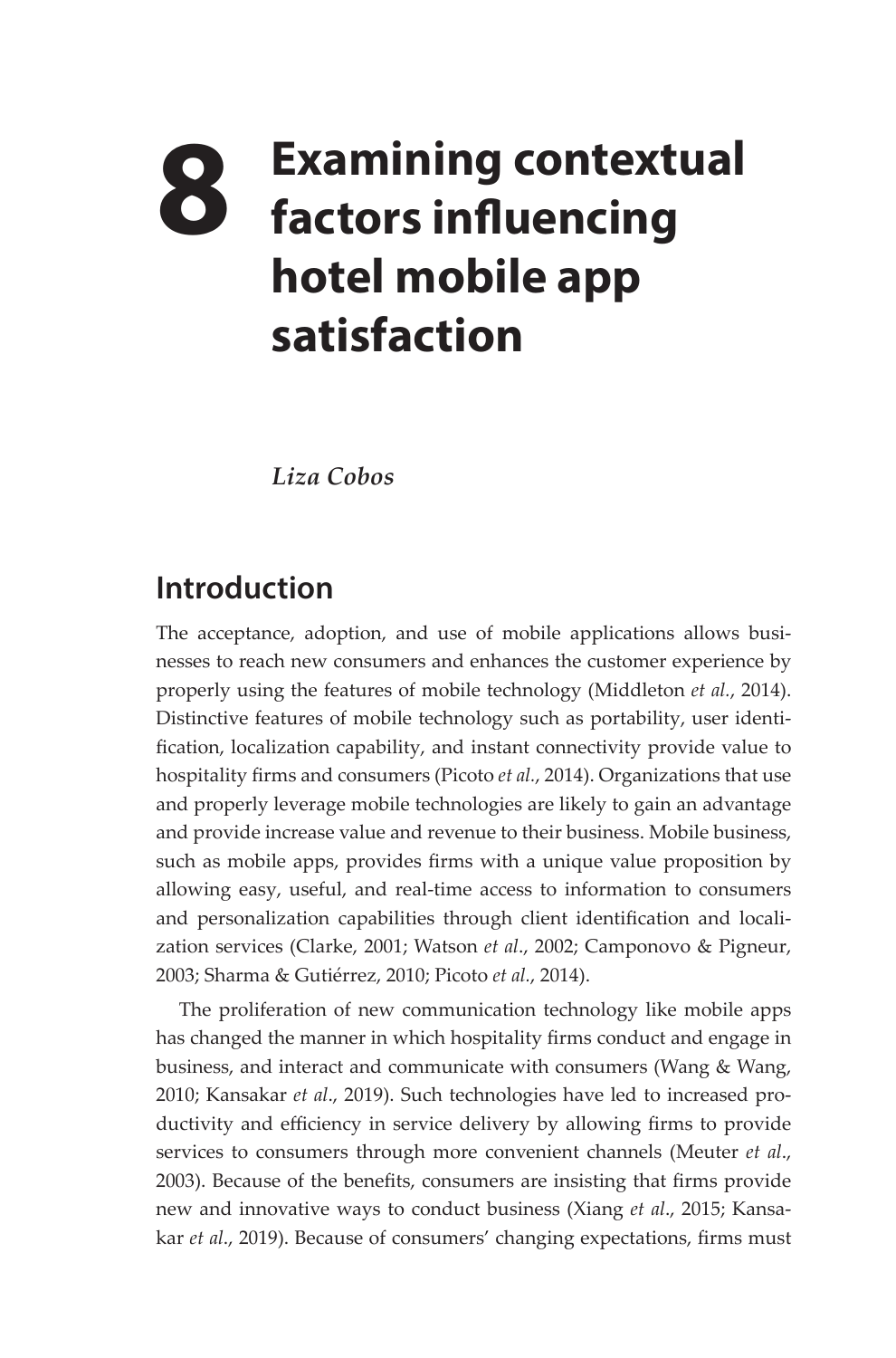become more consumer focused, flexible, innovative, and adaptable (Bilgihan *et al*., 2011). Firms have typically responded to consumers' needs by dedicating additional resources to implementing new technologies. However, the branded mobile app has received limited attention in lodging research, leaving the industry with a lack of understanding on how to implement it as part of the firm's mobile commerce strategy (Kim & Law, 2015) and how the consumer is employing and interacting with branded mobile apps (Peng *et al*., 2014).

Introducing contextual factors allows researchers to understand the impact of technology-specific characteristics to leverage their use when implementing said technology. To that end, the objective of the study is to examine the contextual and cognitive factors that may influence consumer satisfaction with a hotel mobile app. Specifically, the author wants to determine which factor is the best predictor to satisfaction.

# **Literature review**

Technology research in the hospitality industry has been primarily dedicated on consumer acceptance and adoption of technology specifically looking at the influence of motivators, inhibitors, and perceptions (Law *et al*., 2018). Attitude theories of technology adoption look at factors influencing a user's intention to adopt, such as usefulness, ease of use, performance expectancy, social influence, facilitating condition, and effect expectancy (Davis, 1989; Venkatesh *et al*., 2003). Research regarding mobile applications in the hospitality and tourism industry has focused on the adoption of technologies with Davis' (1989) Technology Acceptance Model (TAM) being the most frequently cited theory to explore adoption (Law *et al*., 2018). TAM has been used to study travel and lodging mobile apps (Im  $&$ Hancer, 2014; Rivera *et al*., 2015).

Consumer behavior theories like Expectation-Confirmation Theory (Oliver, 1980) allow for researchers to study consumer satisfaction by examining the consumer's expectations and their pre- and post-purchase performance to measure satisfaction and its impact on repurchase intentions. This study will use the Expectation-Confirmation Theory as a foundation and include contextual factors to the model. These factors were added as they are an area that needs further exploration in order to improve the customer experience (Law *et al*., 2018). Examining satisfaction allows for a better understanding of factors influencing the use of mobile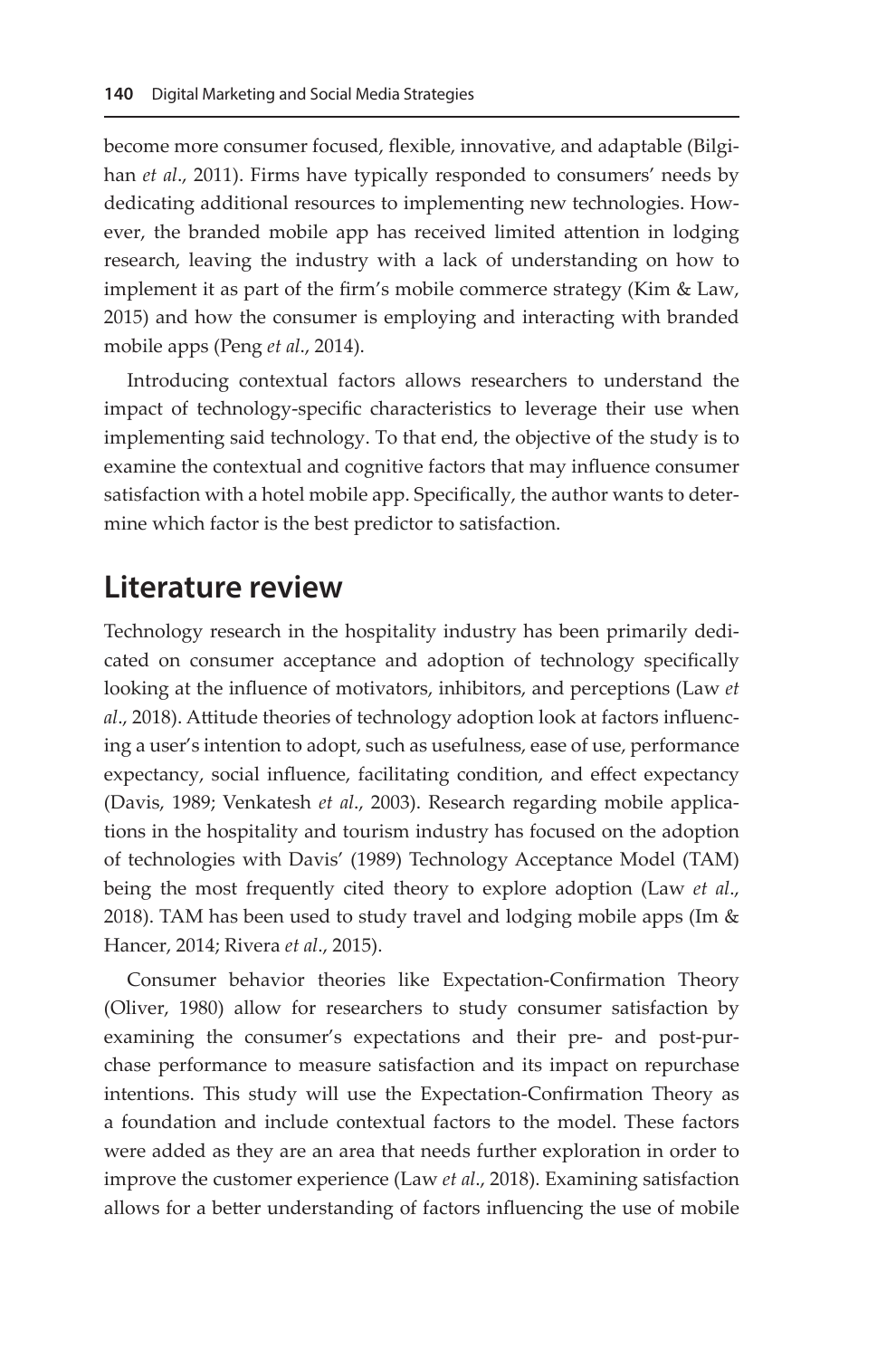apps. Satisfaction has consistently been of great interest to scholars as it has a strong impact on decision-making behavior (Zhang, 2013). Consequently, a better understanding of satisfaction will lead to practical implications for the design, acceptance, and management of new technologies like mobile apps (Zhang, 2013).

## **Contextual factors**

### **Mobility**

This study examines context-specific characteristics of personalization, mobility and responsiveness that may influence a consumer's satisfaction with a hotel mobile app. Mobility is what makes mobile technology unique and valuable for both the consumer and the firm. It allows firms to reach consumers and eases information search and decision-making (Mallat *et al*., 2009). In this study, 'mobility' refers to the users' awareness of the mobility value of mobile apps (Huang *et al*., 2007). The literature proposes that mobility has three elements: expediency, convenience, and immediacy (Seppälä & Alamäki, 2003). The mobility function of mobile devices allows users access to information, immediate communication, and availability to services anytime and anywhere (Mallat *et al*., 2009). Perceived mobility has been described as a critical factor for mobile service users (Yen & Wu, 2016). Because of this characteristic, it can be expected that mobility is an essential factor of consumer mobile app adoption, use and satisfaction (Yen & Wu, 2016). Mobility has been found to be an important antecedent to the users' assessment of their satisfaction with mobile apps (Lu *et al*., 2017). Satisfaction has also been examined as an influencing factor to mobility; it has been found that satisfaction exerts a considerable influence on perceived mobility in the context of mobile social networks (Park *et al*., 2014). Due to the limited research on the aspect of mobility, the author posits the following:

*Hypothesis 1: Perceived mobility of the hotel mobile app positively impacts users' satisfaction with a mobile app.* 

### **Personalization**

Personalization in the information systems environment has been defined as modification of the functions, information, message, or interface with the goal of increasing the personal relevance to the user (Blom, 2000). Similarly, personalization has been described as system-driven, systeminitiated and requires adaptive components (Treilblmaier *et al*., 2004). In electronic and mobile commerce, personalization is a way to gather consumer data, on search and purchase behavior, to make product recommen